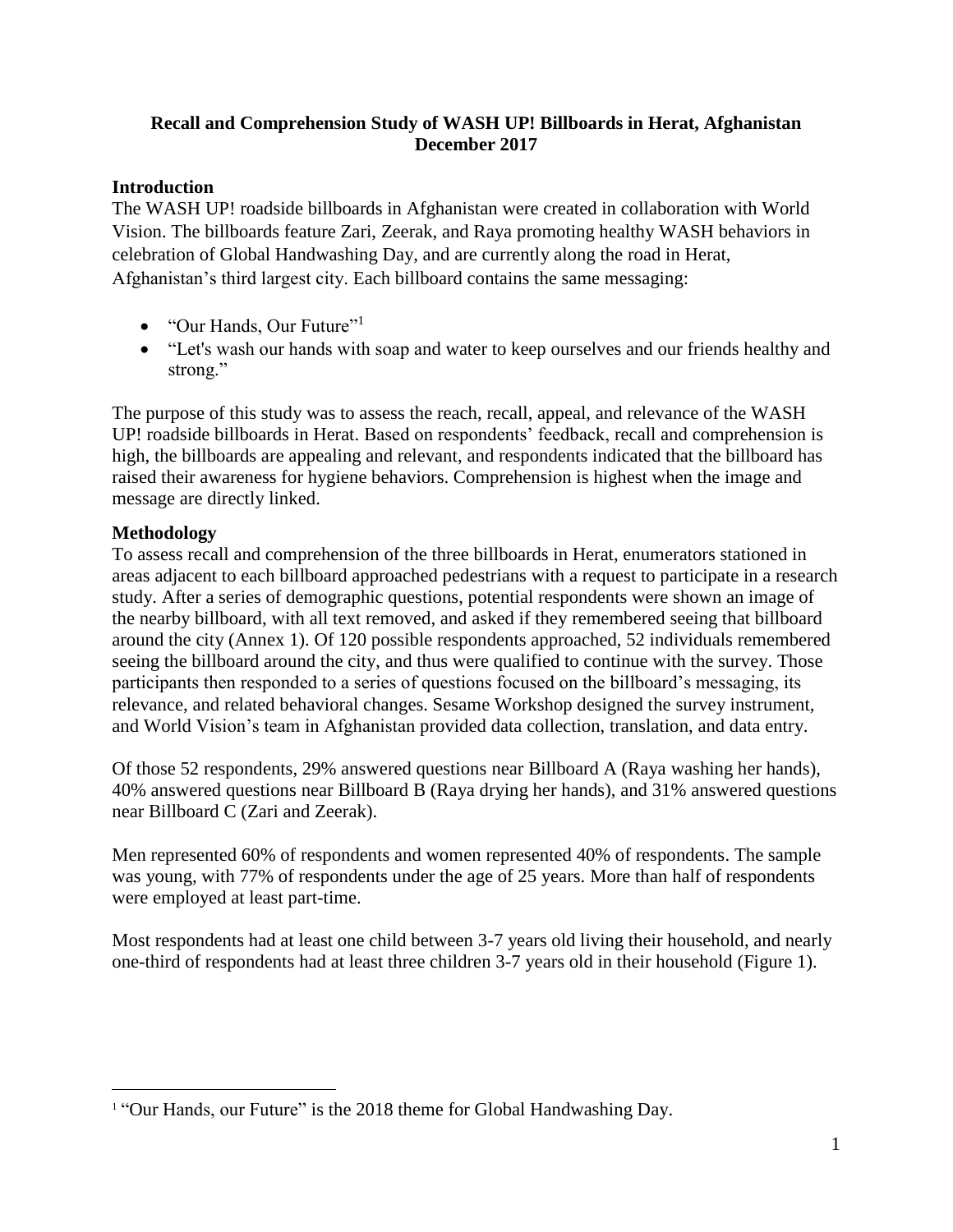

Because of the importance of literacy to message comprehension, respondents were asked to rate their Dari reading skills. Most respondents rated their Dari reading ability high, with 65% reporting excellent Dari reading skills and only 2% reporting poor Dari reading skills. (Figure 2).



#### **Findings**

 $\overline{a}$ 

To start, participants responded to an open-ended question on what about the billboard stood out the most to them. 55% of respondents explained some aspect of the message stood out the most, and 43% indicated that the image stood out the most. Sample responses included: $2^2$ 

- Mostly the image and character
- The writing about water and hygiene
- Washing hands with soap
- The character was very interesting
- The image encourages us to tell others to observe hygiene not to throw waste in city
- Picture and message

Breaking respondents' feedback down by billboard, data shows that the while the image of Raya stood out the most for Billboard A (*Raya washing her hands*) and Billboard B (*Raya drying her* 

<sup>2</sup> When responses covered multiple categories, those responses were counted for all applicable categories.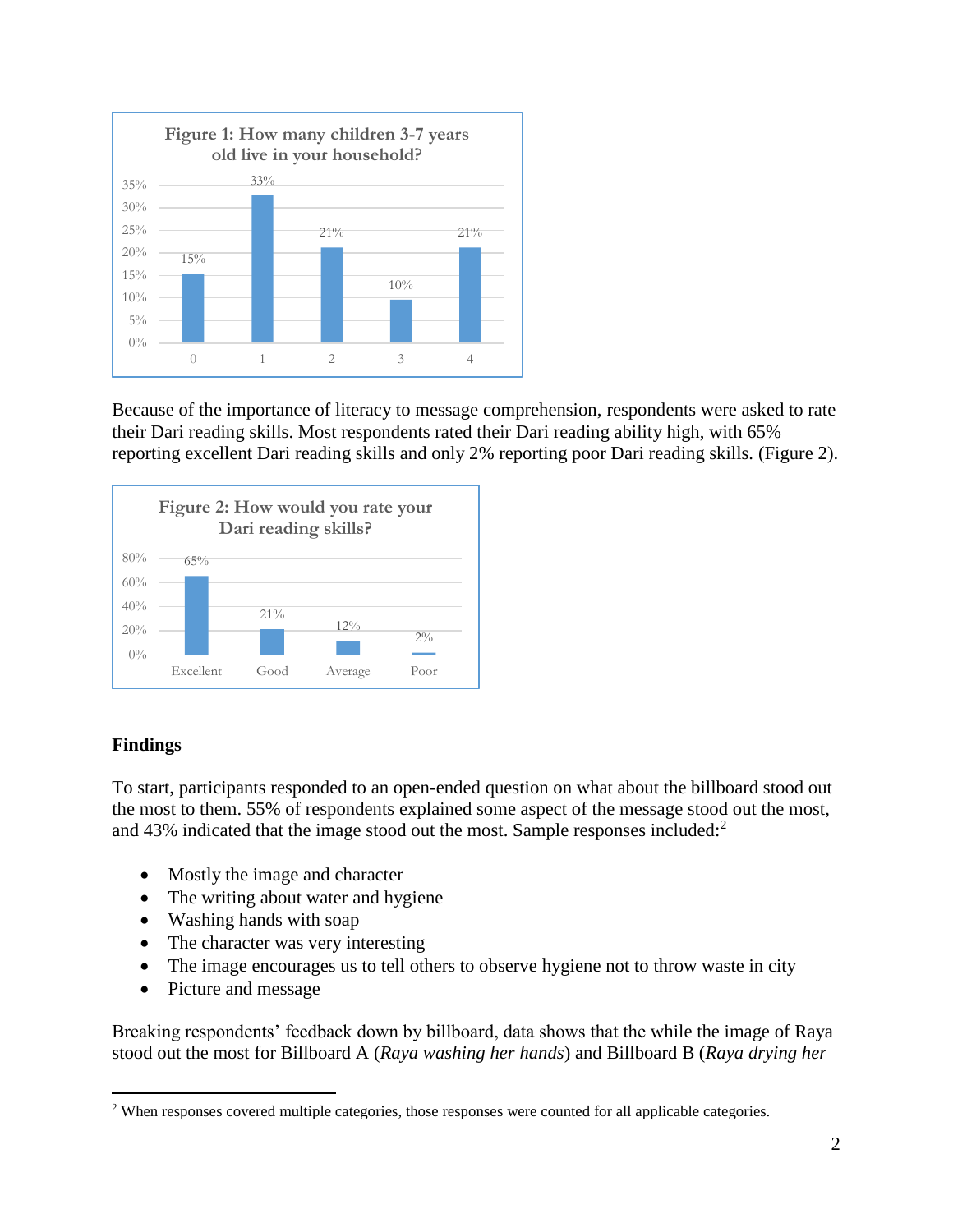*hands*) respondents, the message of Billboard C (*Zari and Zeerak*) stood out more for those respondents (Figure 3).



As a follow-up question, regardless of what stood out the most for them, respondents were asked if they remembered the message. Average recall was high, with 87% of all respondents indicating that they did remember the message. Figures were highest for Billboard B and lowest for Billboard A (Figure 4), though all were 80% or higher.



For those respondents who stated that they remembered the message, when asked to restate it by the enumerator to confirm recall, 44% of respondents repeated the message verbatim: "Our Hands, Our Future." Of that group, Billboard B respondents represented 95% of "Our Hands, Our Future" responses. An additional 51% could recall that the message was related to hygiene. Sample responses included:

- Health and hygiene
- Our hygiene, our future
- Wash hands before and after eating
- We should wash our hands after eating and toilet
- Hygiene is part of faith
- Wash hands with soap and water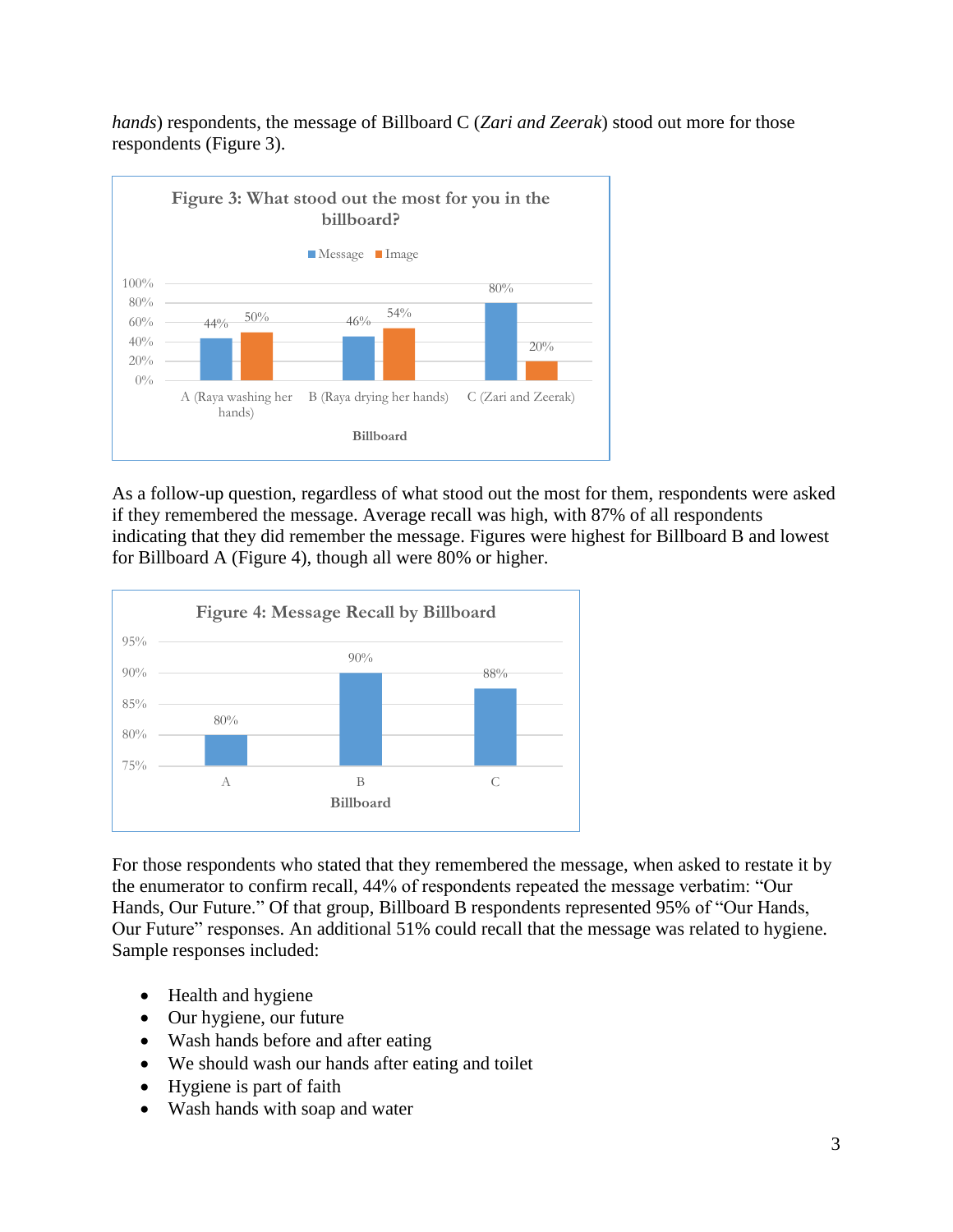4% of respondents who indicated that they remembered the message did not answer when prompted to recall it.

When asked to share their thoughts on the messaging, 100% of respondents provided a positive response, primarily because of the focus on raising health awareness. Regarding relevance, 98% of respondents thought the messaging was relevant to them.

On how, if at all, the billboard has impacted the respondents' behavior, 89% responded yes. For those who provided more detailed responses, sample explanations included:

- I got the message that always before and after eating, I should wash.
- I talk more about hygiene to others.
- I was reminded that I should be paying attention to hygiene and ensure my family and children are brought up observing hygiene practices.
- The billboard message does not only impact me but other members of community, and raises their awareness.

The 6% of respondents who did not find the billboard or its messaging impactful, they explained:

- Because it's advertisement, and doesn't have any practicality. No impact. (Billboard C)
- Personally, not me, but I am sure it has impact on society. (Billboard C)

Most respondents found the billboard memorable, with 80% indicating that the billboard was very memorable and only 14% reporting that the billboard in question was not memorable. In addition, 98% of respondents believe that billboards are an effective method of sharing information.

#### **Conclusion**

Based on respondents' feedback, the WASH UP! roadside billboards in Herat are appealing and relevant. Respondents can recall and comprehend the messaging, whether that includes the specific slogan or providing a summary derived from either the messaging itself, the image, or both. Analysis of data on message recall suggests that message comprehension is highest when the billboard image and message are directly linked, as in the case of Billboard B. In both Billboard A and Billboard C, the image does not clearly link to the positive hygiene behaviors. For example, separate from the messaging, not all may assume that Raya is holding a bar of soap without greater context clues (soap suds, water) or that Zari and Zeerak are promoting good hygiene practices more broadly.

More research is required to better assess the link between comprehension and self-reported behavior change more broadly, though it is clear that billboards in this community provide a useful platform to disseminate behavior change messaging, and even more so when the images of Muppets are actively demonstrating positive hygiene behaviors in support of the accompanying hygiene messaging.